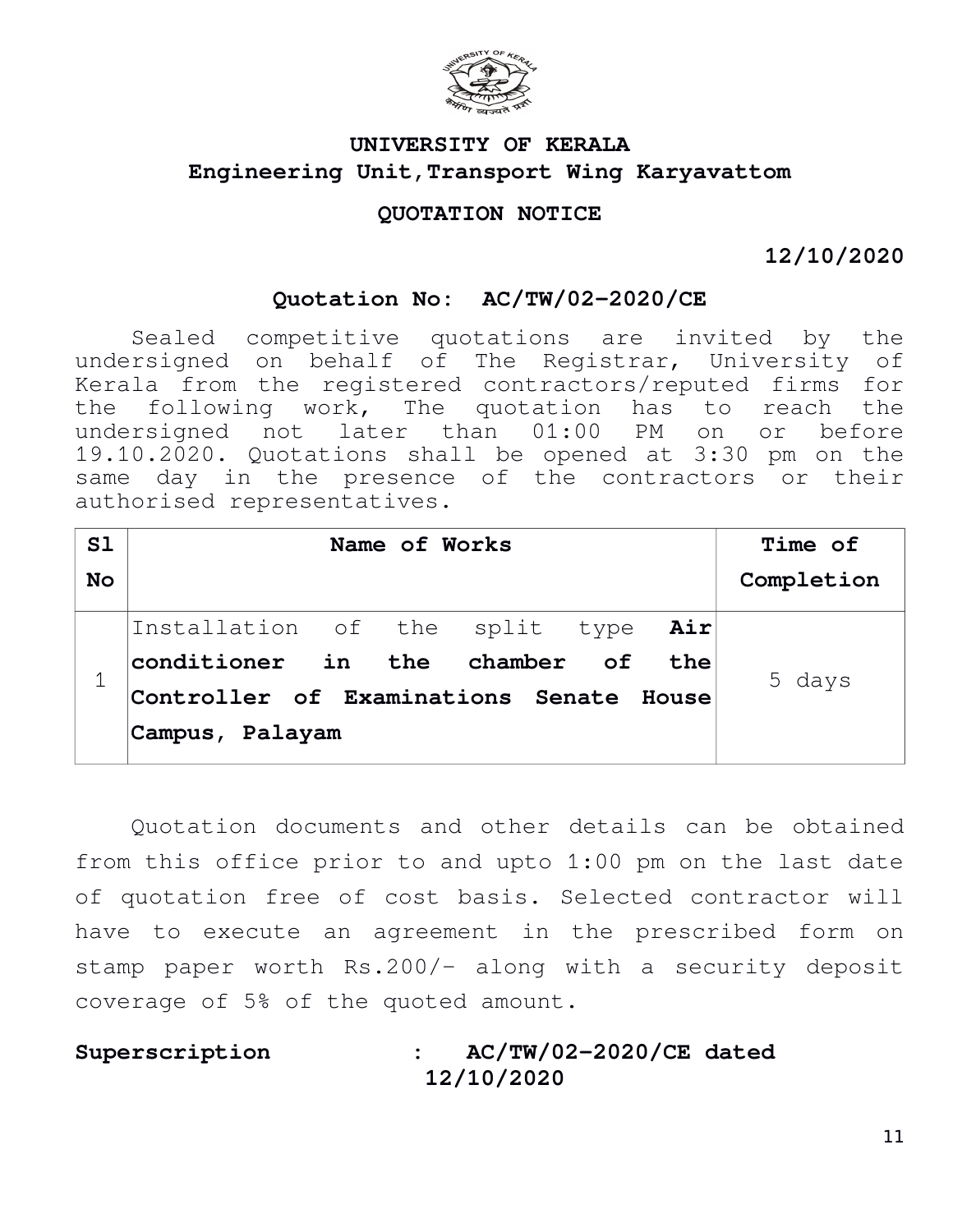**Last date and Time for the receipt of Quotation: 01.00 PM on 19/10/2020 Date and Time for** 

**opening the Quotation : 03.00 PM on 19/10/2020**

The envelopes containing the quotations should bear the superscription "**AC/TW/02/CE-2020 dated 12/10/2020**" & the name of work **"Air conditioner in the chamber of the Controller of Examinations Senate House Campus, Palayam"** and should be addressed to the Assistant Engineer (Mechanical), Transport Wing, University of Kerala, Karyavattom, Thiruvananthapuram. The quotations will be **opened at 3:30pm on 19/10/2020** in the presence of such tenderer or their authorised representatives who may be present at that time .

### **Terms of payment:**

95% of total bill amount after successful supply, installation, testing and commissioning of air conditioners in location against submission of bills and on verification of works carried out.

5% of total bill amount shall be retained by university as security money, it will be released on successful completion of warranty period after adjusting liabilities if any.

#### **Conditions**

1. Rates quoted will be inclusive of all applicable taxes, charges for delivering, installation, commissioning the items at location prescribed.

2. Brand Name, Model name and period of warranty of compressor shall be clearly mentioned.

3. Incomplete and illegible quotations shall be rejected.

4. The right to reject any quotation in full or in part without assigning any reason thereof is reserved with the undersigned.